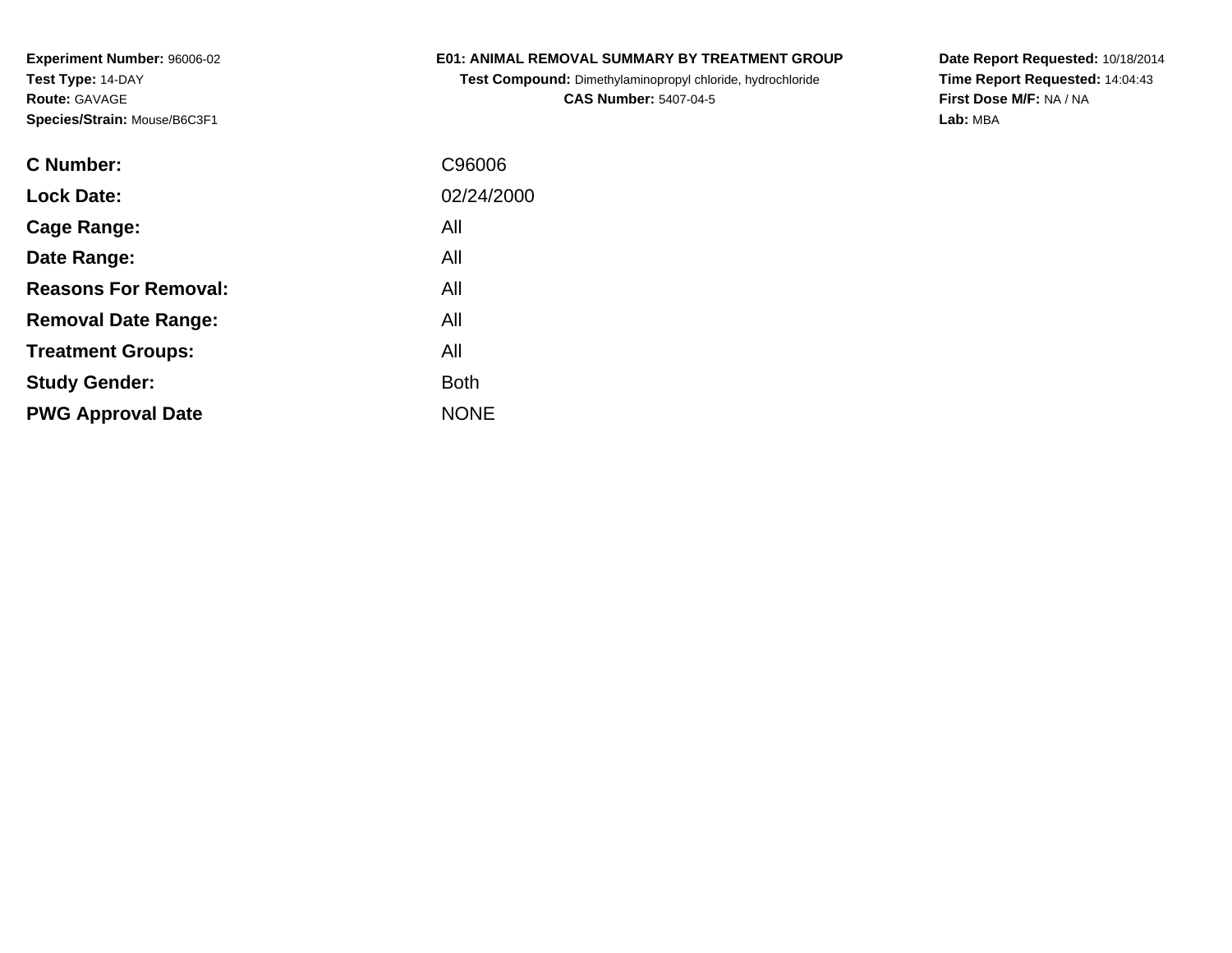## **E01: ANIMAL REMOVAL SUMMARY BY TREATMENT GROUP**

**Test Compound:** Dimethylaminopropyl chloride, hydrochloride

**CAS Number:** 5407-04-5

**Date Report Requested:** 10/18/2014 **Time Report Requested:** 14:04:43**First Dose M/F:** NA / NA**Lab:** MBA

#### **MALE**

| <b>TREATMENT</b>       | <b>Natural</b><br>Death | <b>Terminal</b><br><b>Sacrifice</b> |
|------------------------|-------------------------|-------------------------------------|
| <b>VEHICLE CONTROL</b> | 0                       | 5                                   |
| 6.25 MG/KG             | 0                       | 5                                   |
| 12.5 MG/KG             | 0                       | $\mathbf{p}$                        |
| 25 MG/KG               | 0                       | '5                                  |
| 50 MG/KG               | 0                       | '5                                  |
| MG/KG<br>100           | 0                       | G                                   |
| <b>TOTAL</b>           |                         | 30                                  |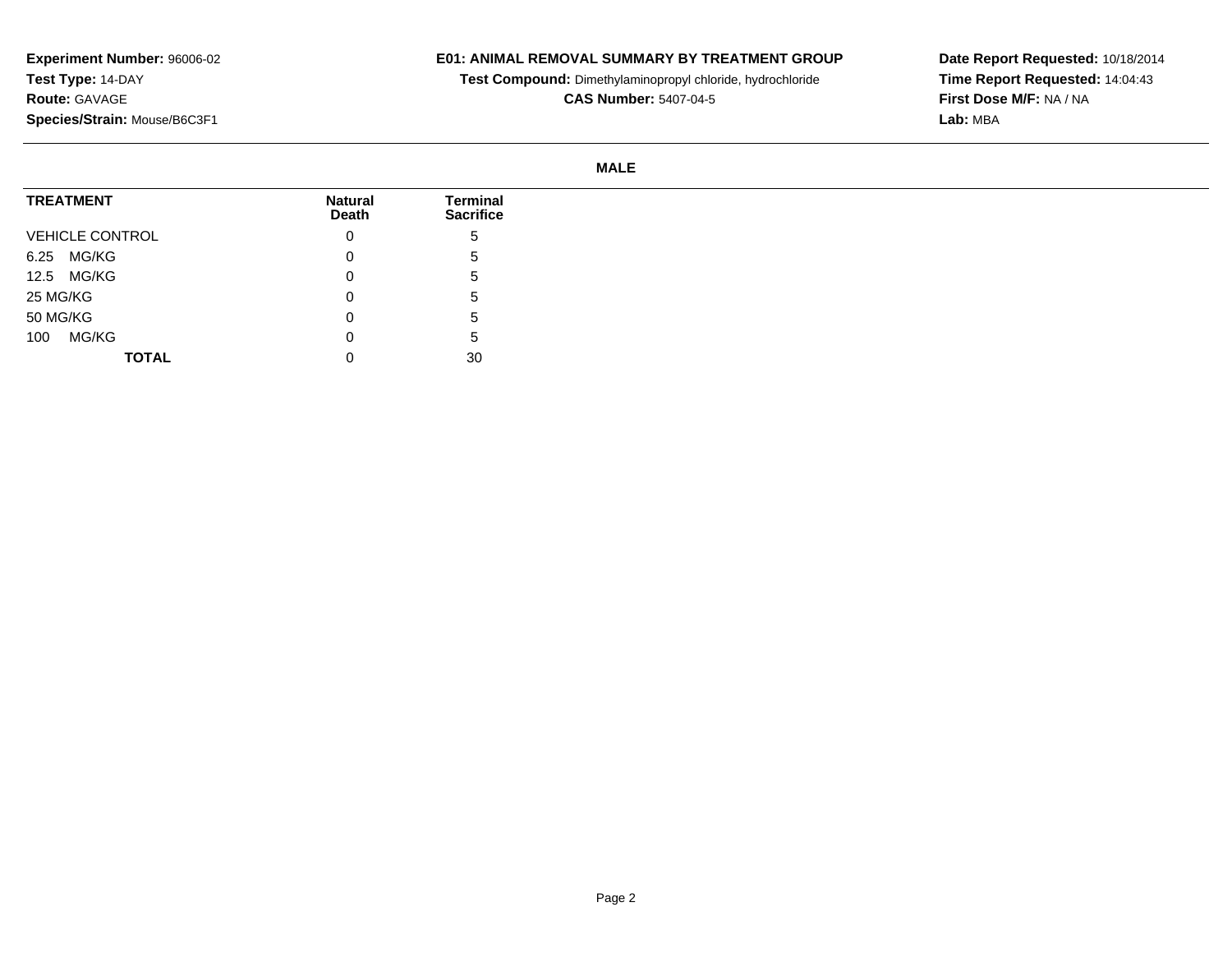#### **E01: ANIMAL REMOVAL SUMMARY BY TREATMENT GROUP**

**Test Compound:** Dimethylaminopropyl chloride, hydrochloride**CAS Number:** 5407-04-5

\*\*\*END OF MALE DATA\*\*\*

**Date Report Requested:** 10/18/2014**Time Report Requested:** 14:04:43**First Dose M/F:** NA / NA**Lab:** MBA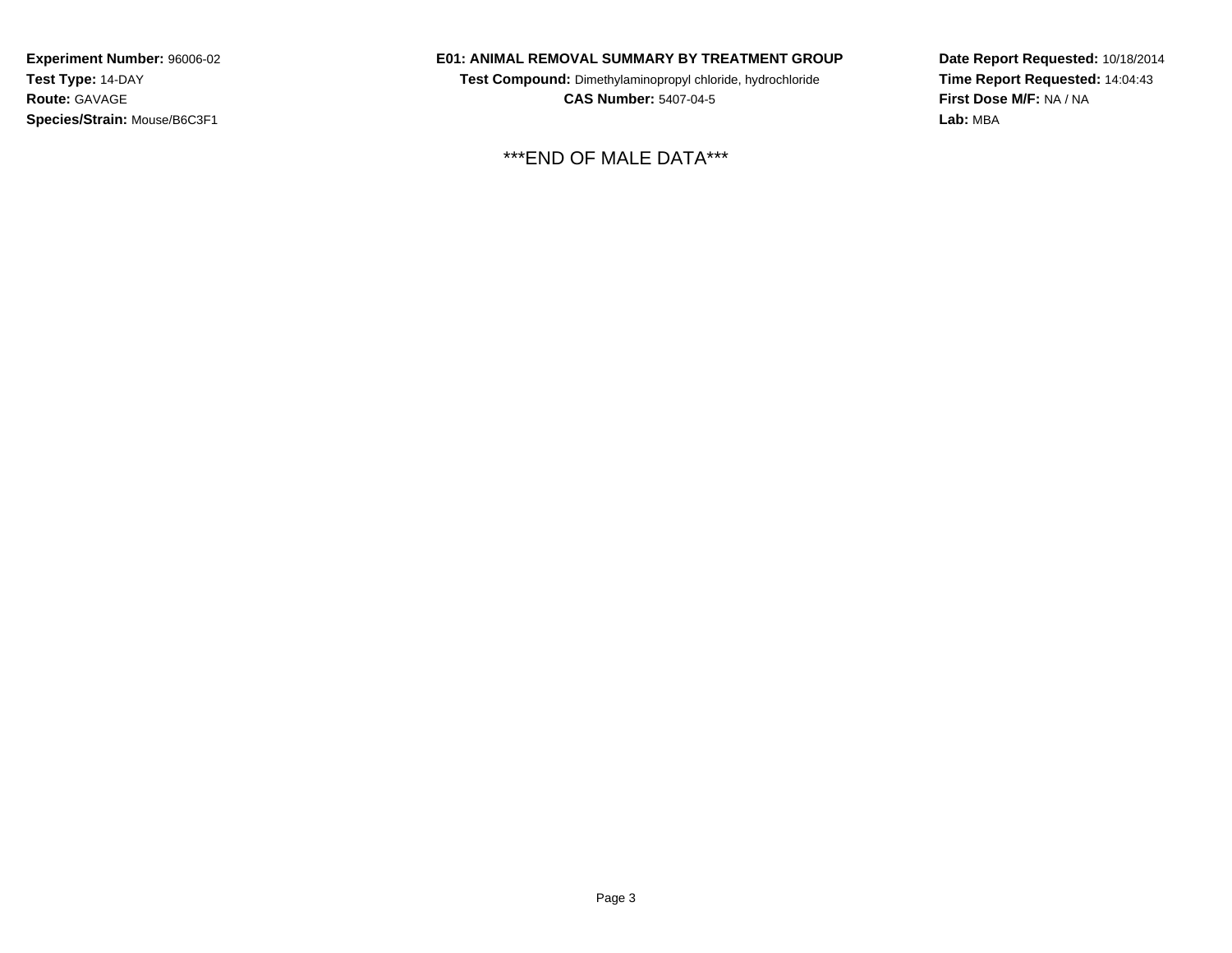## **E01: ANIMAL REMOVAL SUMMARY BY TREATMENT GROUP**

**Test Compound:** Dimethylaminopropyl chloride, hydrochloride

**CAS Number:** 5407-04-5

**Date Report Requested:** 10/18/2014 **Time Report Requested:** 14:04:43**First Dose M/F:** NA / NA**Lab:** MBA

### **FEMALE**

| <b>TREATMENT</b>       | <b>Natural</b><br>Death | <b>Terminal</b><br><b>Sacrifice</b> |
|------------------------|-------------------------|-------------------------------------|
| <b>VEHICLE CONTROL</b> |                         | 4                                   |
| MG/KG<br>6.25          | v                       | <sub>5</sub>                        |
| 12.5 MG/KG             | U                       | C.                                  |
| 25 MG/KG               | U                       | <sub>5</sub>                        |
| 50 MG/KG               | U                       | <sub>5</sub>                        |
| MG/KG<br>100           | U                       | <sub>5</sub>                        |
| <b>TOTAL</b>           |                         | 29                                  |